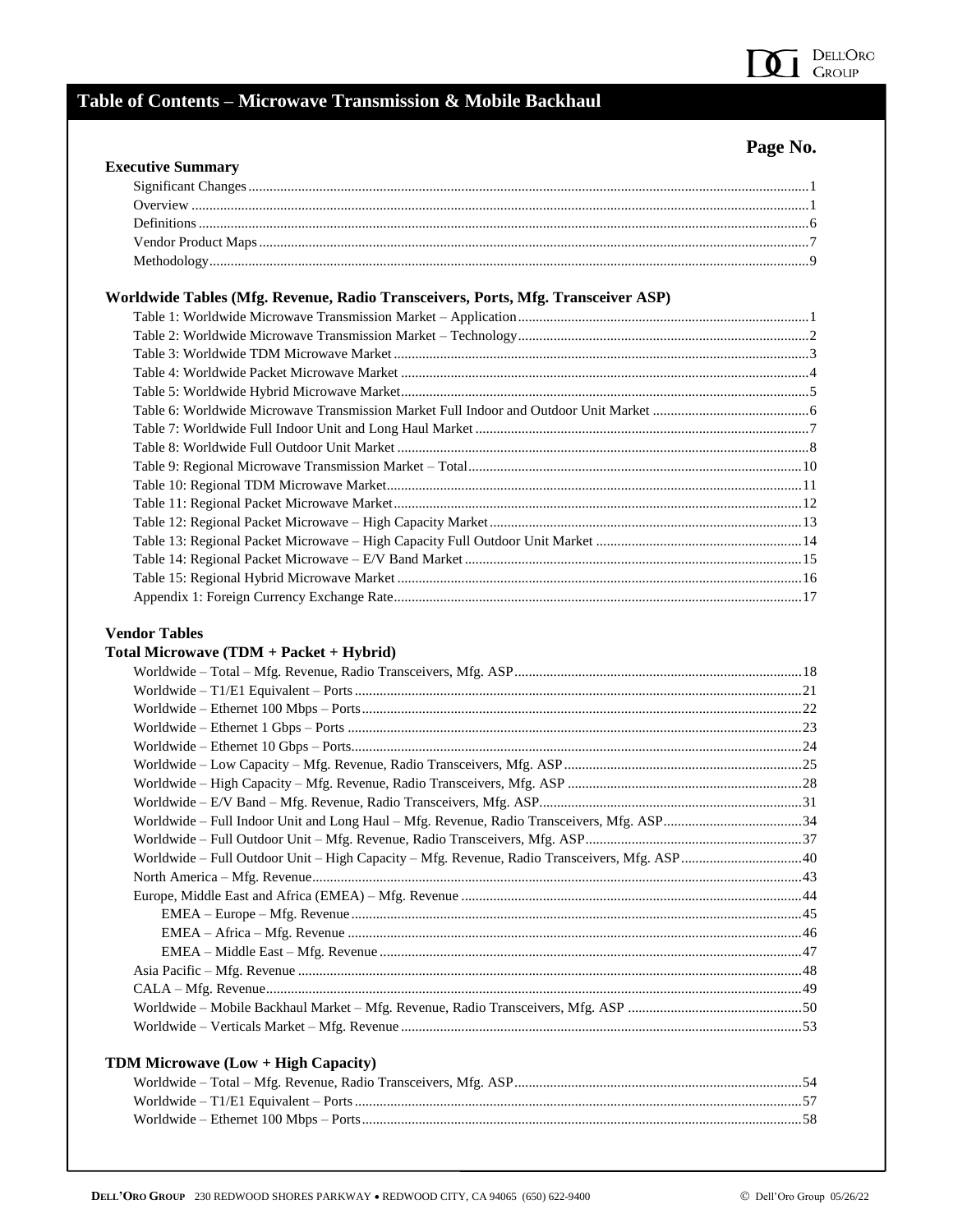

# Table of Contents - Microwave Transmission & Mobile Backhaul

|                                                              | Page No. |
|--------------------------------------------------------------|----------|
|                                                              |          |
|                                                              |          |
|                                                              |          |
|                                                              |          |
|                                                              |          |
|                                                              |          |
|                                                              |          |
| Packet Microwave (High Capacity + E/V Band)                  |          |
|                                                              |          |
|                                                              |          |
|                                                              |          |
|                                                              |          |
|                                                              |          |
|                                                              |          |
|                                                              |          |
|                                                              |          |
|                                                              |          |
|                                                              |          |
|                                                              |          |
| <u> Packet Microwave – High Capacity Regions</u>             |          |
|                                                              |          |
|                                                              |          |
|                                                              |          |
|                                                              |          |
| Packet Microwave – $E/V$ Band Regions                        |          |
|                                                              |          |
|                                                              |          |
|                                                              |          |
|                                                              |          |
|                                                              |          |
| Hybrid Microwave (Low Capacity + High Capacity + $E/V$ Band) |          |
|                                                              |          |
|                                                              |          |
|                                                              |          |
|                                                              |          |
|                                                              |          |
|                                                              |          |
|                                                              |          |
|                                                              |          |
|                                                              |          |
|                                                              |          |
|                                                              |          |

#### **Supplemental Analysis India Microwave Market**

|--|--|